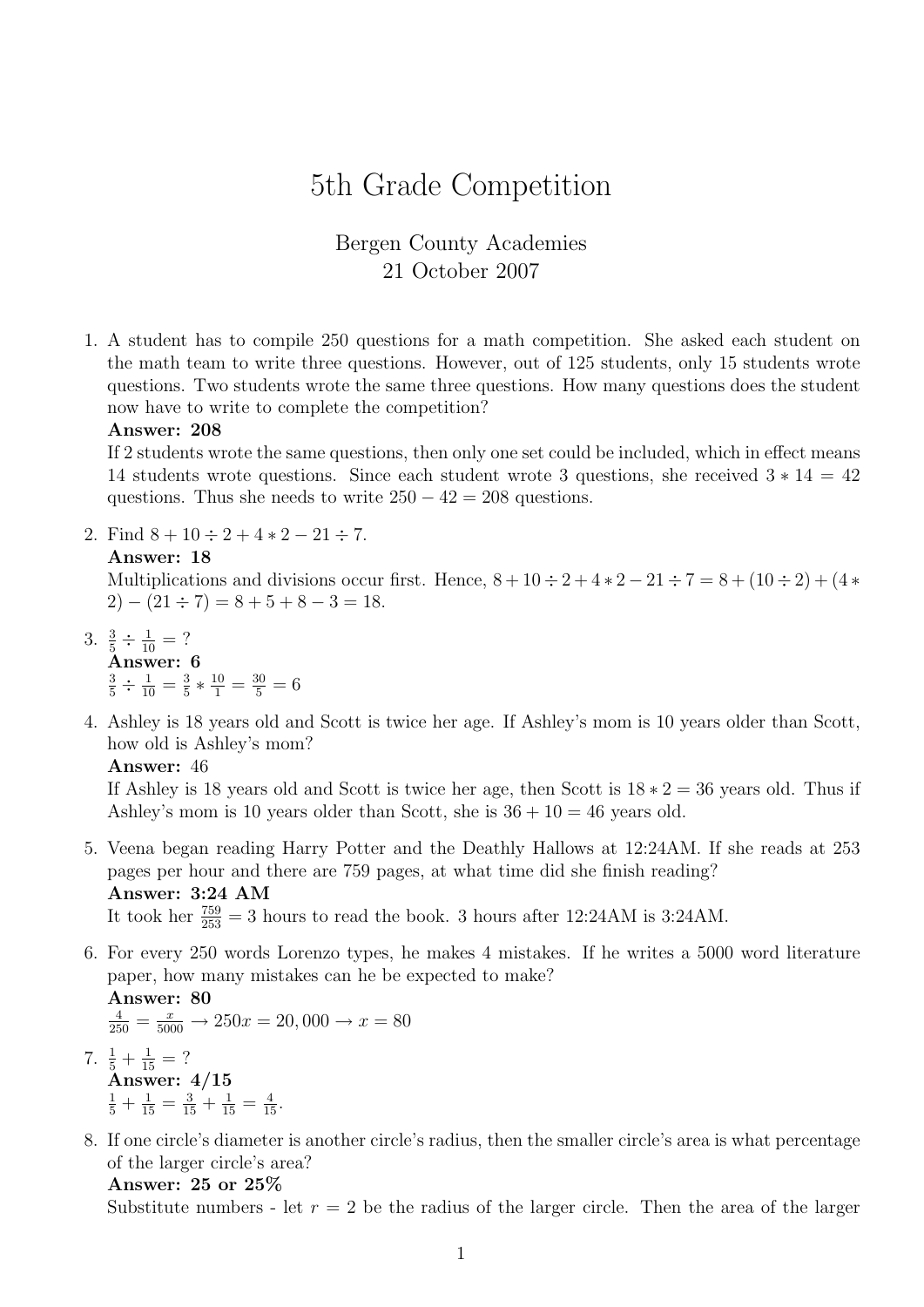circle is  $A = \pi r^2 = \pi(2)^2 = 4\pi$ . The radius of the smaller circle is r=1, so the area is  $\pi$ . To find the percentage, we take the ratio of the two areas:  $\pi/4\pi = 1/4$ , or 25%.

9. Suppose that it takes Chirag on average 45 minutes to paint a fence. It takes Trent on average 30 minutes to paint the same fence. If Chirag and Trent worked together to paint the fence, how many minutes would it take them to finish?

#### Answer: 18

Let the total time it takes Chirag and Trent to paint the fence be  $t$ . In one minute, Chirag can paint  $1/45$  of the fence and Trent can paint  $1/30$  of the fence. Then in t minutes, Chirag paints  $t/45$  of the fence and Trent paints  $t/30$  of the fence; together they paint  $t/45 + t/30$  of the fence in t minutes. Since we want them to finish,  $t/45 + t/30 = 1$ , which gives  $t = 18$  minutes.

10. It takes Carrie 40 minutes to walk between her home and her school. One morning she walked half way to school and remembered that she had left her calculator at home. She ran home. It took 5 minutes to find her calculator when she got home. Then she ran all the way to school. She runs twice as fast as she walks. How many minutes more than usual did it take for her to get to school?

Answer: 15

 $40 \times \frac{1}{2} + 20 \times \frac{1}{2} + 5 + 20 - 40 = 15.$ 

11. Find  $|4 - 7| + |7 - 4|$ Answer: 6

Notice that  $|4 - 7| = |-3| = 3$  and  $|7 - 4| = |3| = 3$  then  $|4 - 7| + |7 - 4| = 3 + 3 = 6$ 

12. Scott bought a record collection for \$10, sold it for \$15, bought it back for \$20, and finally sold it for \$25. How much money did Scott make or lose?

## Answer: 10 or \$10 or Made 10

In total, Scott made  $$15 + $25 = $40$  for selling the record collection. However, he spent a total of  $$10 + $20 = $30$  buying the record collection. Thus, he made  $$40 - $30 = $10$  in the end.

13. The houses on Gauss Street are numbered consecutively from 1 to 602. How many brass digits are needed to form all the house numbers?

#### Answer: 1698

There are 9 one digit numbers  $(1 \approx 9)$ , 90 two digit numbers  $(10 \approx 99)$ , and  $(602-100+1) = 503$ three digit numbers (100  $\approx$  602). Thus  $9 * 1 + 90 * 2 + 503 * 3 = 1698$  brass digits are needed.

14. What is the 10th term in the arithmetic sequence 1, 5, 9, . . .?

### Answer: 37

The first term is  $1 * 4 - 3$ , the second is  $2 * 4 - 3$ , the third is  $3 * 4 - 3$ , and so on. Thus, the tenth term will be  $10 * 4 - 3 = 37$ .

15. How many degrees are in the measure of the smaller angle that is formed by the hands of a clock when it is 3:00?

### Answer: 90

Each hour amounts to  $360/12 = 30$  degrees, so 3 hours will give rise to an angle of  $30 * 3 = 90$ .

16. Find the 6th term in the geometric sequence  $3, 6, 12, \cdots$ 

### Answer: 96

The ratio is 2, so we have to multiply each term by 2 to find the next one. So, the fourth term is  $12 * 2 = 24$ , the fifth term is  $24 * 2 = 48$ , and the sixth term is  $48 * 2 = 96$ .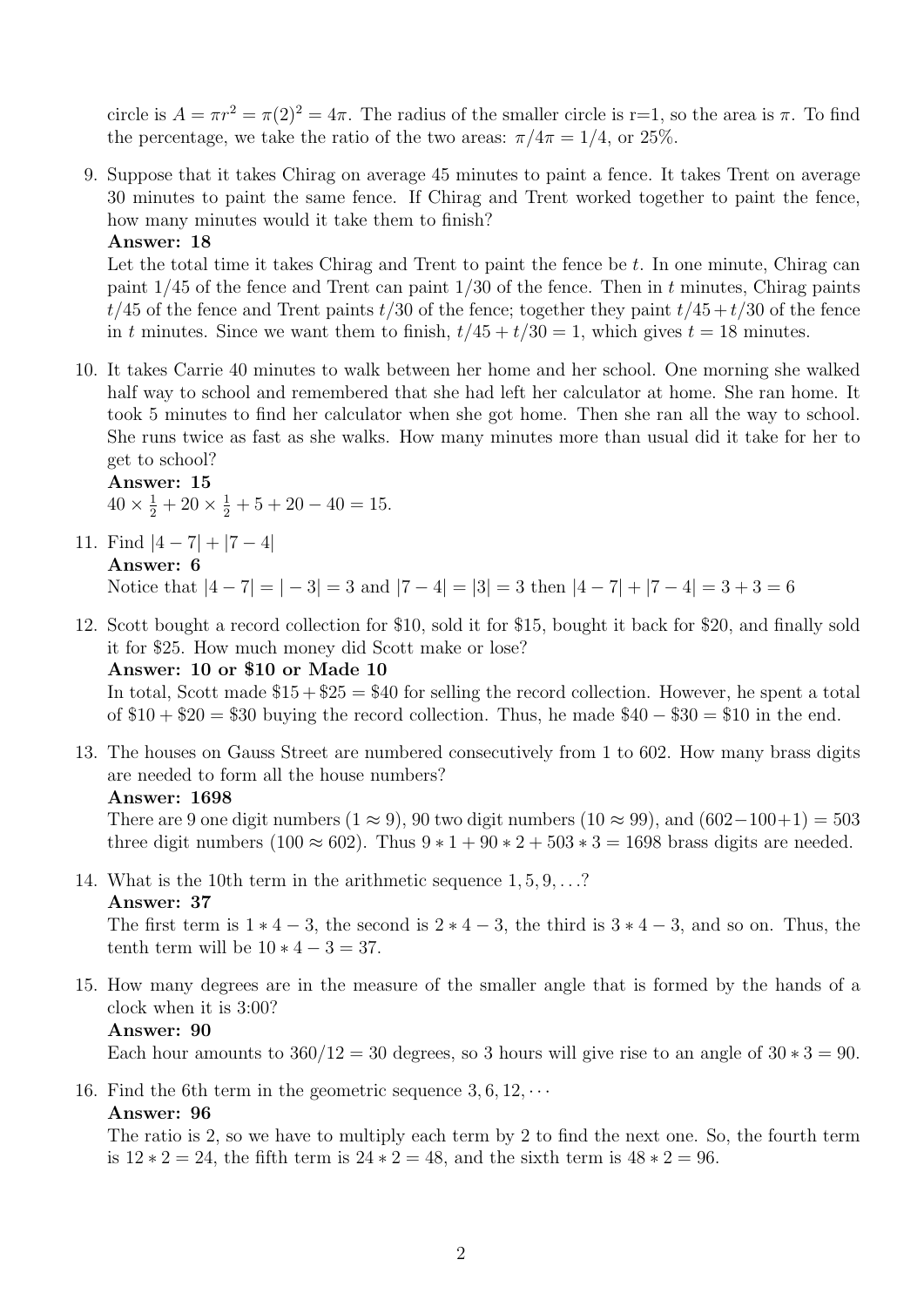- 17.  $\frac{3+6+9+12+\ldots+291+294}{4+8+12+16+\ldots+388+392}$  =? Answer: 3/4 Factor the numerator and denominator to get  $\frac{3(1+2+3+\dots+97+98)}{4(1+2+3+\dots+97+98)} = 3/4$
- 18. How many integers equal their own squares? Answer: 2

The integers that equal their own squares are 0 and 1.

19. A bag of marbles can be completely divided in equal shares among 2, 3, 4, 5, or 6 friends. What is the least number of marbles that the bag could contain? Answer: 60

The least common multiple of 2, 3, 4, 5, and 6 is  $2^2 * 3 * 5 = 60$ .

- 20. Find the sum of the counting numbers from 1 to 25, inclusive. Answer: 325 Notice that  $1 + 25 = 26, 2 + 24 = 26, 3 + 23 = 26$ , and so on up until  $12 + 14 = 26$ . There are 12 pairs of numbers that add to 26, with 13 left over. Thus, the sum is  $12 \times 26 + 13 = 325$ .
- 21. Andrew has a new 3-ft-wide bookcase with two shelves, each 15 in. high. He plans to store his CDs on the shelves using new CD racks. Each CD rack is 17 in. wide and 7 in. high, and holds 3 stacks of 12 CDs. How many CDs will he be able to store?

## Answer: 288

Each CD rack holds 36 CDs.  $(12 * 3 = 36)$  Each shelf is 3 ft or 36 in. wide, and therefore wide enough to hold 2 CD racks. $(2 * 17 = 34)$ Each shelf is 15 in. high, and therefore high enough to hold 2 layers of CD racks( $2 * 7 = 14$ ) Therefore, each shelf holds 4 CD racks, or 36  $* 4 = 144$ CDs.There are two shelves, each holding 144 CDs, or 288 CDs in all.

22. If the sum of 5 consecutive even numbers is 320, what is the smallest of the five even numbers? Answer: 60

Let the five even numbers be x,  $x + 2$ ,  $x + 4$ ,  $x + 6$ , and  $x + 8$ . Then  $5x + 20 = 320 \rightarrow 5x =$  $300 \rightarrow x = 60.$ 

23. How many factors does the number 3300 have, including 1 and 3300?

## Answer: 36

The prime factorization of 3300 is  $2^2 * 3 * 5^2 * 11$ . To make a factor of 3300, there are three choices for the power of  $2:0,1$ , and 2. Similarly, there are two choices for the power of  $3:0$ and 1. There are three choices for the power of 5 : 0, 1, and 2. There are two choices for the power of 11: 0 and 1. To find the total number of factors of 3300, we multiply these numbers. So, 3300 has  $3 * 2 * 3 * 2 = 36$  factors.

24. The mean of a set of 5 numbers is 32. The number 132 is removed from the set. By how much is the mean reduced?

## Answer: 25

Let y be the sum of the 4 remaining elements, then  $(y+132)/5 = 32$ , hence  $y = 5*32-132 = 28$ . Therefore  $y/4 = 28/4 = 7$ . The answer is  $32 - 7 = 25$ .

25. The circumference of a circle is  $22\pi$ . If its radius is halved, then what is the area of the resulting circle (in terms of  $\pi$ )?

Answer:  $\frac{121\pi}{4}$ 

 $C = \pi d$ . Therefore the diameter is 22 and the radius is 11.  $A = \pi r^2$ , so the area of a circle with radius of  $\frac{11}{2}$  is  $\frac{121\pi}{4}$ .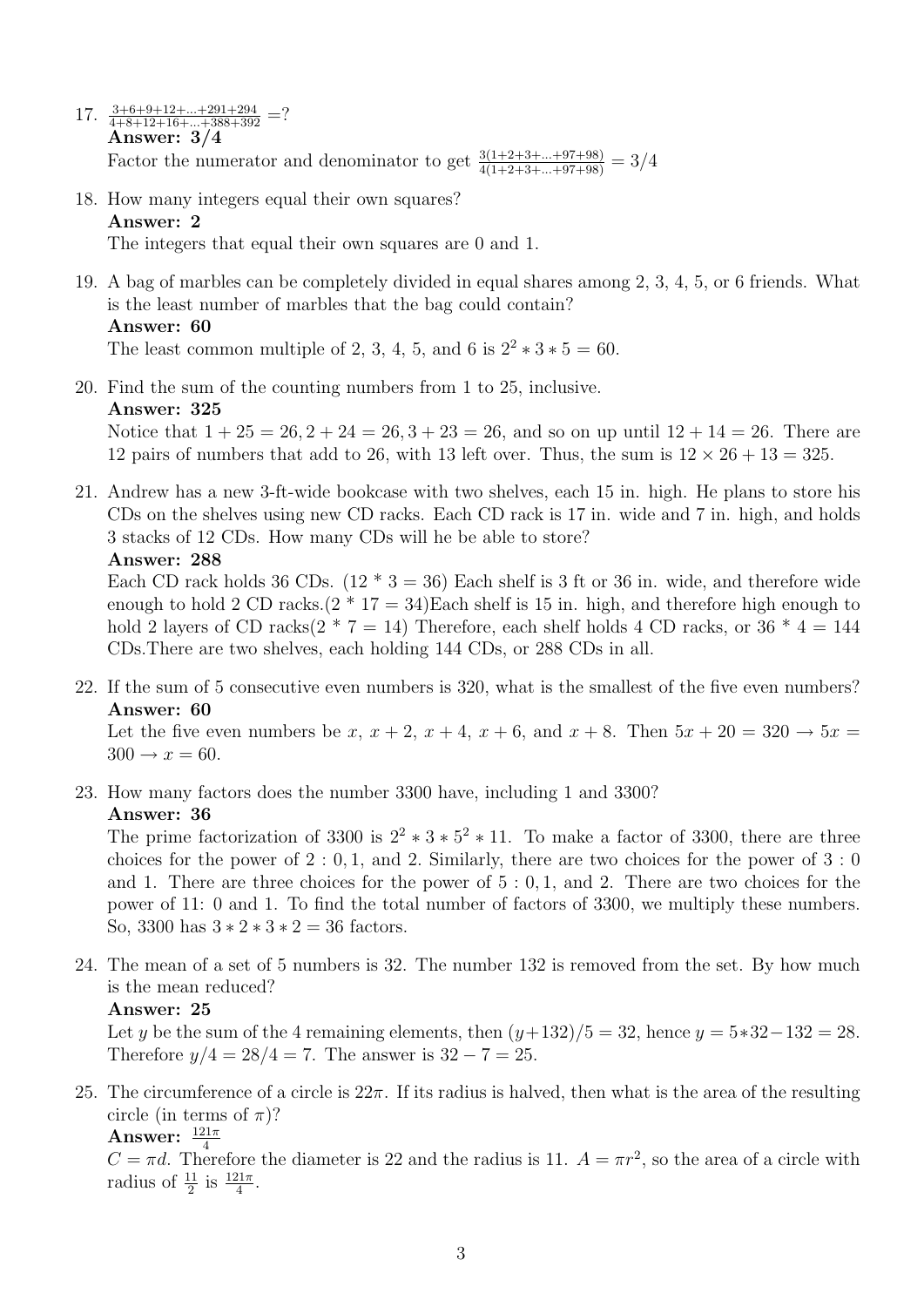26. Robert has two watches, one which loses 6 seconds every 24 hours and one which gains 1 second per hour. He sets both of them to the correct time at 6 : 00 p.m. How many hours will pass before the positive difference between the time shown on both watches is 1 minute?

## Answer: 48 or 48 hours

After 12 hours, the difference will be 15 seconds. After  $4 * 12 = 48$  hours, the difference will be  $4 * 15 = 60$  seconds, or one minute.

27. At the HMMT math competition sophomore year, Rachel decided to play a trick on Ethan by putting salt in his soda. She put 40 grams of salt into his 12 oz glass of soda. However, he saw her do this, so when she stepped away, he poured 3 oz of his soda into her glass which had contained only 7 oz. When she came back and took a 1.5 oz gulp, how many grams of salt did she drink?

## Answer: 1.5 or 3/2

40 grams / 12 oz  $*$  3 oz transferred = 10 grams of salt transferred into Rachel's glass. Rachel's glass now contains 10 grams of salt and  $3 + 7 = 10$  oz soda. 10 grams / 10 oz \* 1.5 oz drink = 1.5 grams of salt.

28. A florist buys roses at \$0.50 apiece and sells them for \$1.00 apiece. If there are no other expenses, how many roses must be sold in order to make a profit of \$300?

Answer: 600

Each rose brings a profit of \$1.00 minus \$0.50, or \$0.50. The number of roses that need to be sold to make a profit of \$300 is \$300 /  $0.50 = 600$  roses.

29.  $\frac{1}{2} * \frac{2}{3}$  $\frac{2}{3} * \frac{3}{4} = ?$ 

**Answer:**  $\frac{1}{4}$ <br>The 2's and 3's cancel to yield  $\frac{1}{2} * \frac{2}{3}$  $\frac{2}{3} * \frac{3}{4} = \frac{1}{4}$ 4

- 30.  $\frac{7^2+7}{7}$  =? Answer: 8  $\frac{7^2+7}{7} = \frac{49+7}{7} = \frac{56}{7} = 8$
- 31. A student at the Academies has to be at school by 8:00 a.m. It takes him 15 minutes to get dressed, 20 minutes to eat and 35 minutes to get to school. What time should he get up? Answer: 6:50 AM

9 hours  $-(15 + 20 + 35) = 9$  hours  $-70$  minutes = 7 hours +120 minutes  $-70$  minutes = 7 hours and 50 minutes  $= 6:50AM$ 

32. At a party, each of 8 friends was given a game card. To play the game, each person had to walk around and trade a card with every other person at the party. How many trades took place? Answer: 28

2 people made 1 trade, 3 people made 3 trades, 4 people made 6 trades, and so on. 8 people made 28 trades. Otherwise,  $\binom{8}{2}$ 2  $= 28$ 

33. I am a four-digit number with no two digits the same. My ones digit is twice my thousands digit and one less than my tens digit. My hundreds digit is the difference between my tens and my thousands digit. My thousands digit is an odd number less than 6. What number am I? Answer: 3476

You can start with 5, 3, and 1 for the thousands digit. Eliminate 5, since you cant double it to get the ones digit. Now you have 3 and 1 with the possibilities  $3-6$  or  $1-2$ .

Since the ones digit is one less than the tens digit, you can have 3 76 or 1 32.

Finally, the hundreds digit is the difference between the tens digit and the thousands digit, so the number is 3476 or 1232. But no digits can be repeated, so the number must be 3476.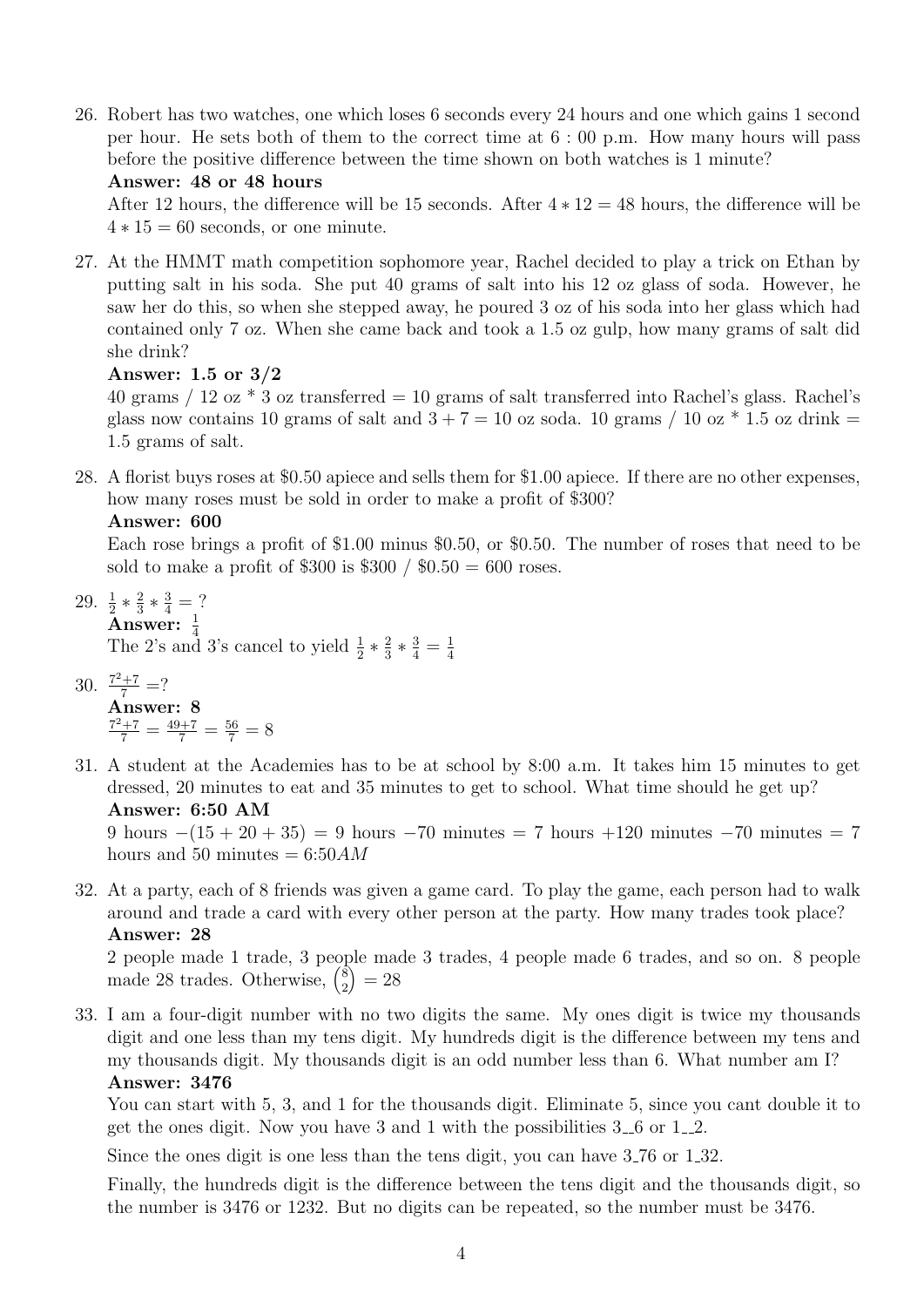- 34.  $27^{2/3}$  =? Answer: 9  $27^{2/3} = 27^{(1/3)(2)} = 3^2 = 9$
- 35. Sujin opened her math book and found that the sum of the facing pages was 243. What was the larger page of the two pages where she opened the book? Answer: 122

The average of the two pages is  $\frac{243}{2} = 121.5$ , which means that the two consecutive pages are 121 and 122. Hence the larger page is 122.

36. A gasoline tank on a certain tractor holds 16 gallons of gasoline. If the tractor requires 7 gallons to plow 3 acres, how many acres can the tractor plow with a tankful of gasoline? Answer:  $\frac{48}{7}$  or  $6\frac{6}{7}$ 7

Let  $x$  be the number of acres the tractor can plow with 16 gallons. You can set up a ratio of the number of gallons of gasoline used to the number of acres plowed. Therefore, you have  $\frac{7}{3} = \frac{16}{x}$  $\frac{16}{x}$ . Cross-multiplying and solving for x gives you the answer of  $x = \frac{48}{7}$  $\frac{48}{7}$  acres, or  $6\frac{6}{7}$  acres.

37. The volume of a cube with edge length of 2 meters is what fraction of the volume of a cube with edge length of 4 meters?

Answer:  $\frac{1}{8}$ 

The volume of the first cube  $v_1 = 2^3 = 8$ . The volume of the second cube  $v_2 = 4^3 = 64$ .  $\frac{v_1}{v_1}$  $\frac{v_1}{v_2}=\frac{8}{64}=\frac{1}{8}$ 8

38. Dr. Abramson's AP Calculus class holds a contest to guess the number of candies in the jar. Three people have already guessed, and their guesses are 315, 350, and 327. One of the guesses is off by 26, one is off by 14, and one is off by 9. How many candies are in the jar? Answer: 341

The difference between the highest and lowest guess is 35, so one of these guesses can be off by 26. Suppose 350 is off by 26. Then there would be 324 candies in the jar. 315 is 9 away from 324, but 327 is only 3 away from 324. So the conditions are not met. Now try 315. If 315 is off by 26, there are 341 candies in the jar. This is 9 away from 350, and 14 away from 327. So 341 is the correct number of candies.

39. When Ben has a "sharpie battle," he has a 1/3 chance of poking his opponent's arm and a 1/5 chance of poking their neck (neither affects the other). When he faces Yoonjoo, what is the probability that he pokes her arm, her neck, and her arm again in that order? Answer: 1/45

They are independent events, so  $P(A \text{ and } B) = P(A) * P(B)$  applies.  $P = 1/3 * 1/5 * 1/3 = 1/45$ .

40. Mr. Teacher is buying 2-liter bottles of soda for his end of the year class party. A 2-liter bottle contains 8 servings. How many bottles must he buy for 20 students, 2 parents, and himself? Answer: 3

Mr. Teacher needs to serve  $20 + 2 + 1 = 23$  people. Thus he needs  $2 \leq 23/8 \leq 3$  bottles of soda. He needs 3 bottles to serve everyone.

41. Ernie has 10 baseball cards. He buys 6 more cards at the store. Ernie then gives Bert 5 cards. How many baseball cards does Ernie now have?

## Answer: 11

Ernie buys 6 cards, which means that he has  $10 + 6 = 16$  cards. Then he gave Bert 5 cards, which means that he has  $16 - 5 = 11$  cards.